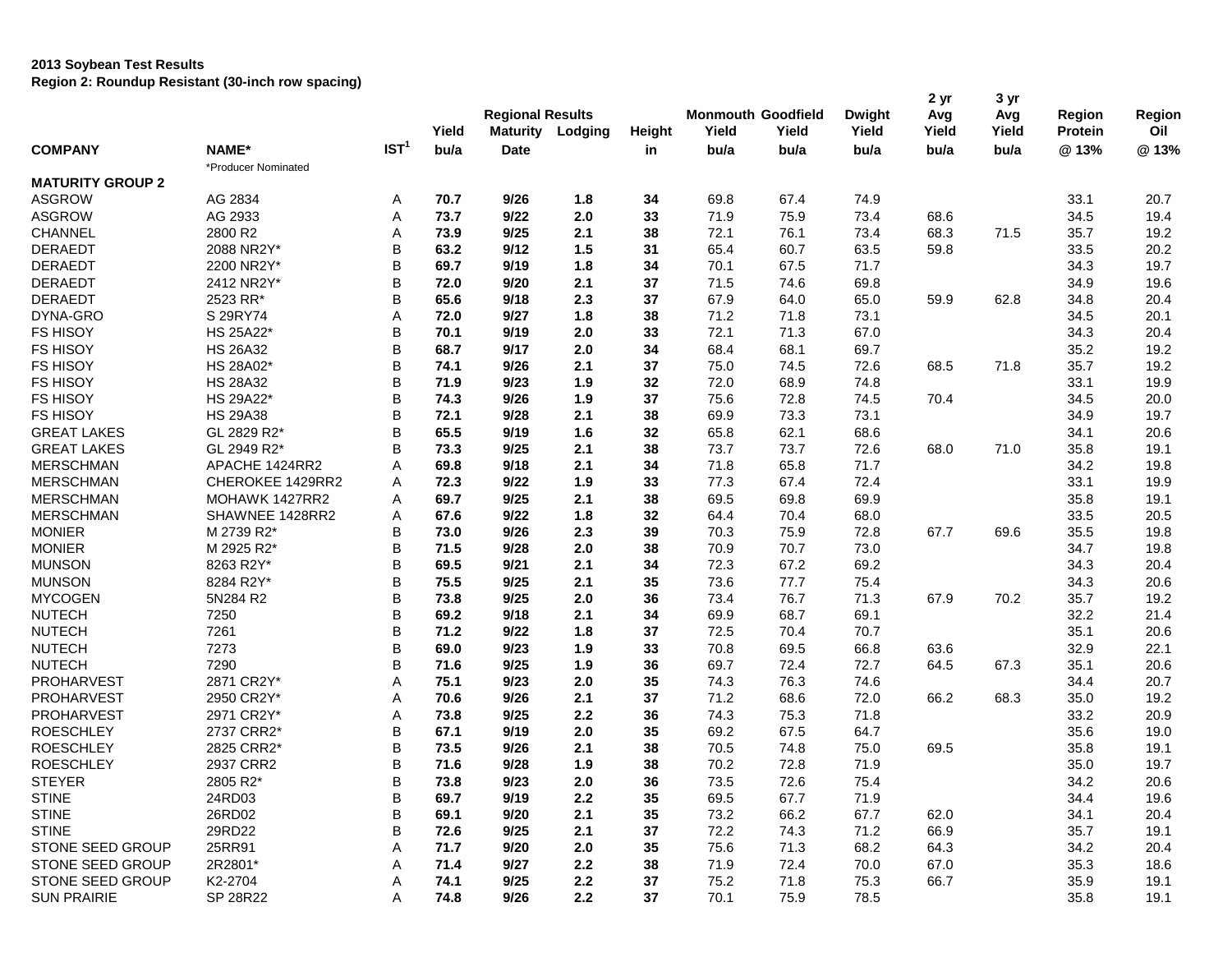## **2013 Soybean Test Results**

**Region 2: Roundup Resistant (30-inch row spacing)**

|                         | ivegion 2. Noundap Resistant (Jo-mon Tow Spacing) |                  | Yield | <b>Regional Results</b><br><b>Maturity</b> | Lodging | Height | <b>Monmouth Goodfield</b><br>Yield | Yield | <b>Dwight</b><br>Yield | 2 yr<br>Avg<br>Yield | 3 yr<br>Avg<br>Yield | <b>Region</b><br><b>Protein</b> | Region<br>Oil |
|-------------------------|---------------------------------------------------|------------------|-------|--------------------------------------------|---------|--------|------------------------------------|-------|------------------------|----------------------|----------------------|---------------------------------|---------------|
| <b>COMPANY</b>          | NAME*                                             | IST <sup>1</sup> | bu/a  | <b>Date</b>                                |         | in     | bu/a                               | bu/a  | bu/a                   | bu/a                 | bu/a                 | @13%                            | @13%          |
|                         | *Producer Nominated                               |                  |       |                                            |         |        |                                    |       |                        |                      |                      |                                 |               |
|                         | AVERAGE                                           |                  | 71.1  | 9/22                                       | 2.0     | 35     | 71.5                               | 70.7  | 71.1                   | 65.7                 | 68.8                 | 34.5                            | 20.0          |
|                         | L.S.D. 25% LEVEL                                  |                  | 2.3   |                                            | 0.2     |        | 5.6                                | 3.5   | 3.2                    |                      |                      | 0.34                            | 0.20          |
|                         | COEFF. OF VAR. (%)                                |                  | 6.0   |                                            | 17.0    |        | 4.8                                | 5.2   | 4.7                    |                      |                      | 1.8                             | 1.8           |
| <b>MATURITY GROUP 3</b> |                                                   |                  |       |                                            |         |        |                                    |       |                        |                      |                      |                                 |               |
| <b>ASGROW</b>           | AG 3034                                           | A                | 73.6  | 9/27                                       | 2.0     | 34     | 71.5                               | 73.1  | 76.1                   |                      |                      | 35.4                            | 18.8          |
| <b>ASGROW</b>           | AG 3334                                           | Α                | 74.2  | 9/30                                       | 1.9     | 37     | 70.1                               | 78.2  | 74.4                   |                      |                      | 35.3                            | 19.4          |
| <b>ASGROW</b>           | AG 3634                                           | Α                | 75.1  | 10/3                                       | 2.1     | 37     | 71.4                               | 78.8  | 75.0                   |                      |                      | 35.5                            | 18.8          |
| <b>ASGROW</b>           | AG 3734                                           | Α                | 73.2  | 10/4                                       | 2.2     | 39     | 66.5                               | 76.2  | 77.0                   |                      |                      | 34.8                            | 19.5          |
| <b>CHANNEL</b>          | 3106 R2*                                          | Α                | 71.8  | 9/27                                       | 2.2     | 40     | 70.8                               | 73.0  | 71.6                   | 67.7                 |                      | 35.7                            | 18.6          |
| <b>CHANNEL</b>          | 3207 R2*                                          | Α                | 71.9  | 9/29                                       | 2.1     | 38     | 69.6                               | 75.8  | 70.2                   |                      |                      | 35.1                            | 19.4          |
| <b>CHANNEL</b>          | 3303 R2                                           | Α                | 70.8  | 9/28                                       | 2.2     | 39     | 67.9                               | 70.9  | 73.5                   | 67.5                 | 69.9                 | 35.6                            | 18.6          |
| CHANNEL                 | 3506 R2                                           | Α                | 75.8  | 10/3                                       | 1.9     | 37     | 71.7                               | 82.1  | 73.7                   | 71.0                 |                      | 33.6                            | 19.7          |
| <b>CHANNEL</b>          | 3701 R2                                           | Α                | 72.5  | 10/1                                       | 2.0     | 35     | 64.6                               | 78.9  | 73.9                   | 69.9                 |                      | 34.7                            | 19.5          |
| DAIRYLAND               | DSR-3232 R2Y                                      | B                | 73.1  | 9/29                                       | 1.9     | 36     | 66.7                               | 78.8  | 73.8                   | 69.4                 | 71.2                 | 35.5                            | 19.2          |
| DAIRYLAND               | <b>DSR-3595 R2Y</b>                               | B                | 73.7  | 10/5                                       | 2.4     | 40     | 67.7                               | 79.4  | 74.0                   |                      |                      | 33.8                            | 20.0          |
| DYNA-GRO                | 39RV34                                            | Α                | 73.2  | 9/29                                       | 2.1     | 35     | 69.0                               | 74.7  | 75.9                   |                      |                      | 34.2                            | 19.1          |
| DYNA-GRO                | S 31RY93                                          | Α                | 69.0  | 9/28                                       | 2.1     | 36     | 68.2                               | 73.0  | 65.9                   | 67.5                 |                      | 36.0                            | 19.0          |
| DYNA-GRO                | S 35RY83*                                         | Α                | 72.9  | 9/29                                       | 2.2     | 38     | 67.6                               | 78.5  | 72.5                   | 68.2                 |                      | 34.3                            | 19.2          |
| <b>FS HISOY</b>         | HS 30A22*                                         | B                | 72.5  | 9/28                                       | 2.2     | 35     | 69.8                               | 75.6  | 72.0                   | 69.7                 |                      | 36.1                            | 18.9          |
| <b>FS HISOY</b>         | <b>HS 31A32</b>                                   | B                | 74.9  | 9/28                                       | 2.1     | 36     | 70.4                               | 75.3  | 78.9                   |                      |                      | 34.6                            | 19.4          |
| <b>FS HISOY</b>         | <b>HS 33A02</b>                                   | B                | 73.6  | 9/30                                       | 2.0     | 38     | 71.6                               | 74.1  | 75.3                   | 68.1                 | 69.7                 | 35.4                            | 19.1          |
| <b>FS HISOY</b>         | <b>HS 33A32</b>                                   | B                | 75.4  | 10/2                                       | 1.9     | 34     | 73.3                               | 76.7  | 76.1                   |                      |                      | 36.1                            | 18.9          |
| <b>FS HISOY</b>         | HS 34A22*                                         | B                | 73.2  | 9/29                                       | 2.0     | 33     | 70.7                               | 74.6  | 74.4                   | 69.3                 |                      | 35.7                            | 19.0          |
| <b>FS HISOY</b>         | <b>HS 35A32</b>                                   | B                | 73.7  | 10/2                                       | 2.4     | 38     | 70.6                               | 77.0  | 73.6                   |                      |                      | 33.2                            | 19.7          |
| <b>GREAT HEART</b>      | GT-362 CR2*                                       | F                | 72.4  | 10/1                                       | 2.0     | 35     | 71.7                               | 72.4  | 73.2                   | 70.6                 |                      | 35.3                            | 19.2          |
| <b>GREAT HEART</b>      | GT-385 CR2*                                       | U                | 77.0  | 10/4                                       | 2.4     | 37     | 74.1                               | 80.5  | 76.4                   |                      |                      | 33.7                            | 19.7          |
| <b>GREAT HEART</b>      | GT-390 CR2*                                       | F                | 74.5  | 10/7                                       | 2.1     | 37     | 72.4                               | 79.9  | 71.1                   | 67.6                 |                      | 33.3                            | 20.2          |
| <b>GREAT LAKES</b>      | GL 3229 R2*                                       | В                | 72.9  | 9/27                                       | 2.1     | 36     | 69.8                               | 74.2  | 74.5                   |                      |                      | 34.6                            | 19.5          |
| <b>GREAT LAKES</b>      | GL 3429 R2*                                       | B                | 73.7  | 9/29                                       | 2.0     | 38     | 70.6                               | 77.9  | 72.5                   | 69.2                 |                      | 35.5                            | 19.1          |
| <b>GREAT LAKES</b>      | GL 3609 R2*                                       | B                | 73.6  | 10/2                                       | 2.1     | 38     | 68.8                               | 79.4  | 72.5                   | 69.6                 |                      | 34.4                            | 19.6          |
| <b>MERSCHMAN</b>        | ARTHUR 1431RR2                                    | Α                | 72.1  | 9/25                                       | 2.0     | 34     | 69.4                               | 72.8  | 74.2                   |                      |                      | 34.7                            | 19.5          |
| <b>MERSCHMAN</b>        | COOLIDGE 1234RR2Y                                 |                  | 74.6  | 9/30                                       | 2.0     |        | 68.8                               | 77.6  |                        |                      | 70.5                 |                                 |               |
| <b>MERSCHMAN</b>        |                                                   | Α                | 76.9  | 10/3                                       | 2.1     | 39     |                                    |       | 77.3                   | 68.5                 |                      | 35.4                            | 19.1          |
|                         | HOOVER 1433RR2                                    | Α                |       |                                            |         | 36     | 75.3                               | 79.2  | 76.3                   |                      |                      | 35.8                            | 19.0          |
| <b>MERSCHMAN</b>        | KENNEDY 1436RR2                                   | Α                | 74.5  | 10/4                                       | 2.4     | 39     | 69.3                               | 79.4  | 74.7                   |                      |                      | 33.7                            | 20.0          |
| <b>MERSCHMAN</b>        | ROOSEVELT 1435RR2                                 | Α                | 73.7  | $10/2$                                     | 2.2     | 36     | 67.3                               | 80.5  | 73.3                   |                      |                      | 33.1                            | 19.8          |
| <b>MONIER</b>           | M 3015 R2*                                        | В                | 72.1  | 9/26                                       | 2.1     | 35     | 67.8                               | 74.5  | 74.0                   |                      |                      | 34.5                            | 19.5          |
| <b>MUNSON</b>           | 8304 R2Y                                          | B                | 68.8  | 9/29                                       | 2.0     | 40     | 65.0                               | 70.4  | 70.9                   |                      |                      | 34.8                            | 19.7          |
| <b>MUNSON</b>           | 8324 R2Y*                                         | B                | 72.5  | 9/26                                       | 2.2     | 35     | 69.2                               | 75.7  | 72.6                   |                      |                      | 34.5                            | 19.5          |
| <b>MUNSON</b>           | 8343 R2Y*                                         | $\sf B$          | 73.8  | 9/29                                       | 2.4     | 39     | 72.8                               | 74.7  | 73.9                   | 68.6                 |                      | 33.9                            | 19.5          |
| <b>MUNSON</b>           | 8364 R2Y*                                         | B                | 74.3  | 10/4                                       | 2.4     | 39     | 70.6                               | 78.6  | 73.6                   |                      |                      | 33.9                            | 19.9          |
| <b>MYCOGEN</b>          | 5N324 R2                                          | B                | 72.5  | 9/28                                       | 2.2     | 35     | 70.2                               | 74.9  | 72.4                   | 68.9                 | 69.2                 | 35.4                            | 19.5          |
| <b>NUTECH</b>           | 7310                                              | В                | 72.1  | 10/1                                       | 2.2     | 41     | 72.5                               | 71.9  | 72.0                   | 64.8                 | 68.0                 | 35.4                            | 20.0          |
| <b>NUTECH</b>           | 7334                                              | B                | 71.9  | 9/28                                       | 2.0     | 39     | 67.7                               | 74.6  | 73.4                   | 65.6                 |                      | 35.0                            | 20.4          |
| <b>NUTECH</b>           | 7342                                              | B                | 73.1  | $10/2$                                     | 1.9     | 35     | 67.4                               | 78.1  | 73.7                   | 67.8                 | 70.2                 | 34.2                            | 20.1          |